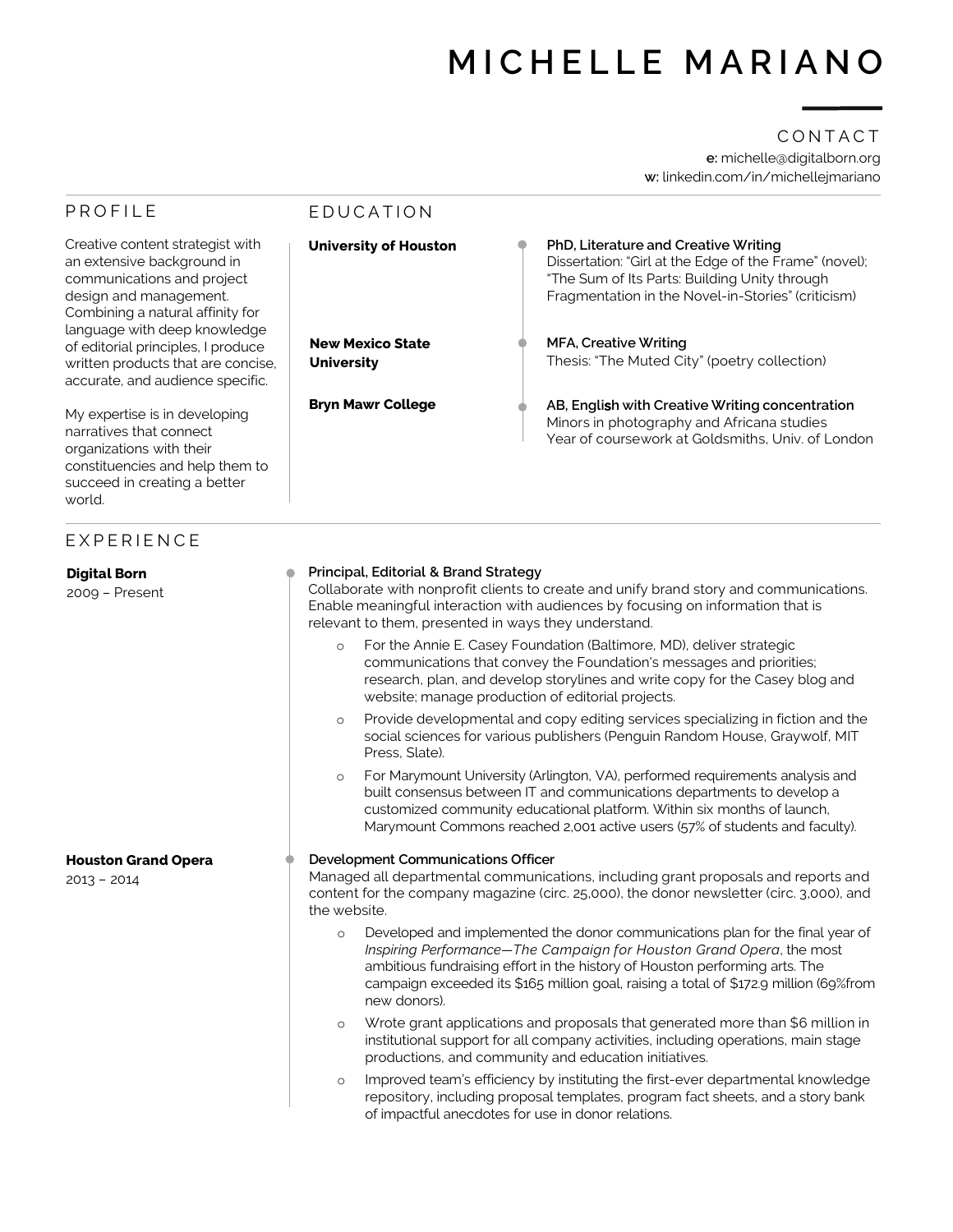| <b>Global Alliance for Arts &amp;</b><br><b>Health</b><br>$2009 - 2013$ |  | Director of Communications & Strategic Partnerships<br>Produced print and online communications for marketing, development, membership,<br>and partnership programs. Led in the planning, budgeting, development,<br>implementation, and evaluation of corporate-, foundation-, and government-<br>sponsored programs, exhibitions, and educational initiatives. |  |
|-------------------------------------------------------------------------|--|------------------------------------------------------------------------------------------------------------------------------------------------------------------------------------------------------------------------------------------------------------------------------------------------------------------------------------------------------------------|--|
|                                                                         |  | Devised and executed communications plan for organization's rebranding<br>$\circ$<br>(including name and logo change and website redesign).                                                                                                                                                                                                                      |  |
|                                                                         |  | Supervised the creation of an online artist registry with work-sample upload<br>$\circ$<br>capability.                                                                                                                                                                                                                                                           |  |
|                                                                         |  | Administered two signature regranting programs, managing an annual budget<br>$\circ$<br>of \$400,000; grew number of applicants by 20% over three years by<br>streamlining application process and refining program design and guidelines.                                                                                                                       |  |
|                                                                         |  | Designed and secured funding for 1-2 new partnership-based programs each<br>$\circ$<br>year (avg. program budget: \$50,000).                                                                                                                                                                                                                                     |  |
|                                                                         |  | Expanded professional-development webinar series from 8 to 12 sessions per<br>$\circ$<br>year; increased enrollments by 20%.                                                                                                                                                                                                                                     |  |
|                                                                         |  | Developed Marketing Boot Camp, an NEA-sponsored full-day workshop<br>$\circ$<br>focusing on effective marketing strategies for small to midsize arts nonprofits,<br>which earned an average overall rating of 4.9/5.0 from 43 participants.                                                                                                                      |  |
| <b>Heldref Publications</b><br>$2008 - 2009$                            |  | <b>Director of Journals</b><br>Supervised an editorial staff of 13 (deputy director, managing editors, proofreaders,<br>and interns) to produce a portfolio of 18 scholarly, peer-reviewed journals in the                                                                                                                                                       |  |
|                                                                         |  | humanities and social sciences.                                                                                                                                                                                                                                                                                                                                  |  |
|                                                                         |  | Promoted to director after 2.5 months as deputy director.<br>$\circ$                                                                                                                                                                                                                                                                                             |  |
|                                                                         |  | Hired and trained four new employees (deputy director and three managing<br>$\circ$<br>editors); implemented a quarterly schedule of professional development<br>activities for all staff.                                                                                                                                                                       |  |
|                                                                         |  | Co-led a successful organization-wide initiative to bring 37 titles on track after<br>$\circ$<br>several years of publishing behind schedule.                                                                                                                                                                                                                    |  |
|                                                                         |  | Managed staff and publications after organization's acquisition to ensure smooth<br>$\circ$<br>transition to new ownership.                                                                                                                                                                                                                                      |  |
| La Sociedad para las Artes<br>$2006 - 2008$                             |  | Development & Events Manager<br>Wrote and edited grant proposals, program materials, press releases, and marketing<br>collateral for university-based arts organization. Managed special events from<br>planning through execution.                                                                                                                              |  |
|                                                                         |  | Coordinated 12 committees of 35 volunteers to produce the 2007 Writers'<br>$\circ$<br>Harvest Hunger Benefit, which drew an audience of 300 (the largest in the<br>event's 15-year history) and raised more than \$17,000 from community<br>members for Casa de Peregrinos, the local food bank.                                                                 |  |
|                                                                         |  | Led publicity efforts for monthly visiting writer series to increase overall<br>$\circ$<br>attendance by 25%.                                                                                                                                                                                                                                                    |  |
| <b>New Mexico State University</b><br>$2005 - 2008$                     |  | Instructor, Department of English<br>Taught undergraduate courses in introductory and advanced composition,<br>contemporary fiction, film studies, and creative writing. Developed CMS templates,<br>surveys, and discussion boards to supplement classroom study.<br>Awarded 2006 Minority Teaching Fellowship for outstanding teaching across<br>$\circ$       |  |
|                                                                         |  | all departments of the university.<br>Selected to teach upper-level rhetoric and creative writing seminars based<br>$\circ$<br>on positive student evaluations in first-year courses.                                                                                                                                                                            |  |
|                                                                         |  |                                                                                                                                                                                                                                                                                                                                                                  |  |
| <b>Random House, Inc.</b><br>$2002 - 2005$                              |  | <b>Editorial Production Manager</b><br>Managed a rotating portfolio of 20 titles; proofread and edited projects from manuscript<br>to bound book/ebook; reviewed jacket art and copy from mechanical to final proof.                                                                                                                                             |  |
|                                                                         |  | Maintained a high level of accuracy on multiple, simultaneous projects,<br>$\circ$<br>resulting in promotion from associate to manager after one year.                                                                                                                                                                                                           |  |

resulting in promotion from associate to manager after one year.